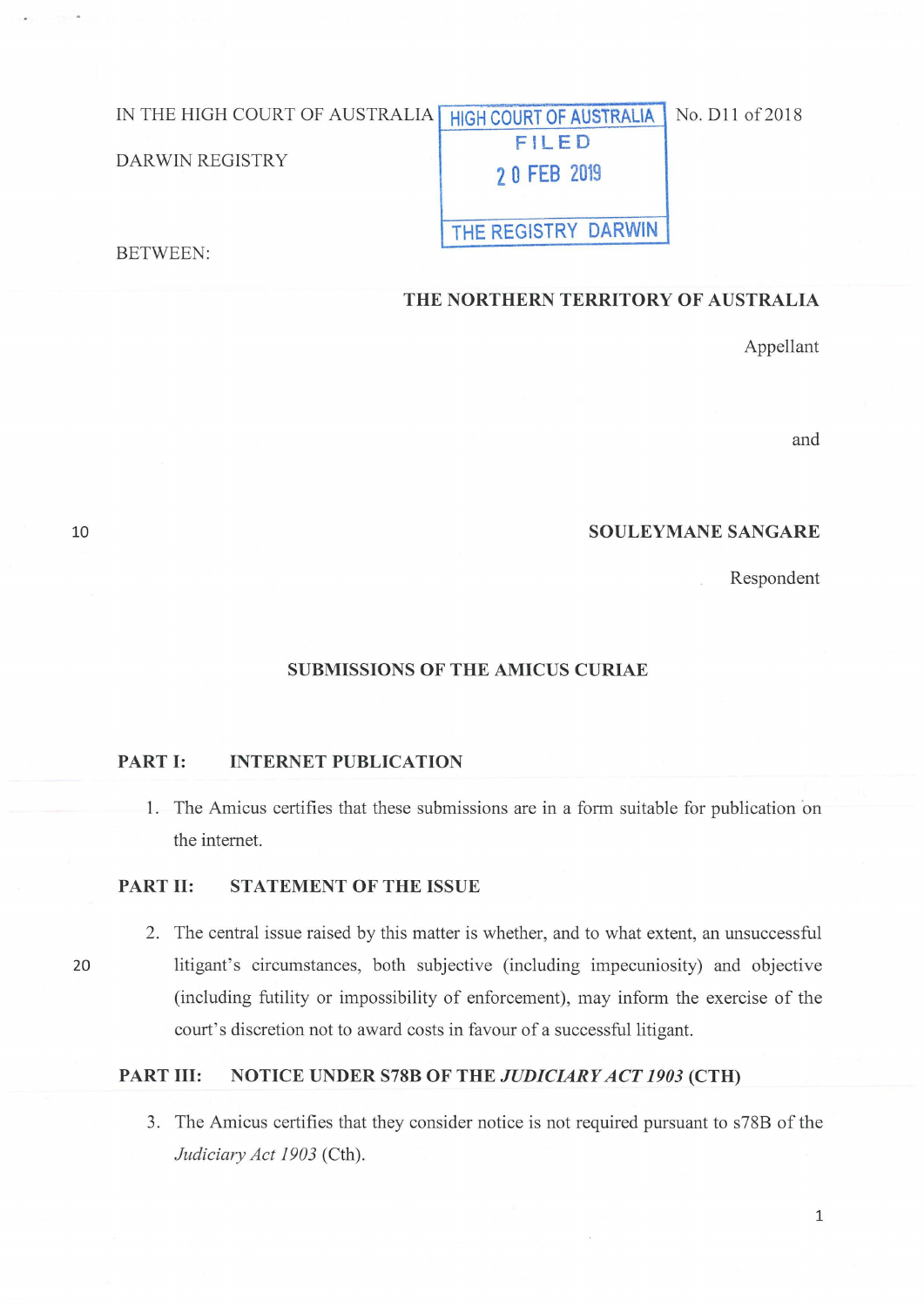### **PART IV: STATEMENT OF FACTS**

4. The Amicus accepts and adopts the Appellant's statement of facts.

#### **PARTV: SUBMISSIONS**

- 5. There is no statutory provision granting the Supreme Court of the Northern Territory the power to award costs. The power instead arises from the court's inherent jurisdiction as a superior court of record and by necessary implication from r63 .03(1) of the *Supreme Court Rules.*
- 6. An award of costs is an exercise of discretion, which will normally only be open to review if there has been a *House v The King*-style error.<sup>1</sup>
- 7. Historically, the High Court has said of costs that it "does not (whether it can or not) interfere with the discretion of the Court appealed from when exercised upon a correct appreciation of the legal bearing of the facts". 2
- 8. In this case, the Appellant contends the NT Court of Appeal did not exercise their discretion according to established legal principles. The claimed principle is that impecuniosity of the unsuccessful party cannot justify depriving a successful party of an order for costs. The question of existence of such a principle needs careful scrutiny:

### 20 Impecuniosity

10

 $\phi$ 

9. Impecuniosity is not, of itself, a reason to deprive a successful party of their costs but it can be, in combination with other factors, a reason to depart from the general rule that costs follow the event.<sup>3</sup> There is no reason for an inflexible rule that every party's financial position is always irrelevant.<sup>4</sup> The statement that a successful litigant can reasonably expect an award of costs is an oversimplification of the nature of a costs award, and fails to take into account the multifaceted forms of litigation and their outcomes.<sup>5</sup>

<sup>1</sup>*House v The King* (1936) 55 CLR 499 at 504-5

<sup>2</sup>*Maiden v Maiden* (1909) 4 CLR 764 at 708 per Griffith CJ

<sup>&</sup>lt;sup>3</sup> *Aldridge v Victims Compensation Fund Corporation (No 2)* [2008] NSWSC 1040 at [8] <sup>4</sup> *Edwards v Stocks* (2009) 17 Tas R 454 at [13]

<sup>&</sup>lt;sup>5</sup> See, for example, G E Dal Pont, *Law of Costs* (3<sup>rd</sup> ed), LexisNexis Butterworths, Chapter 8; *Oshlack v Richmond River Council* (1998) 193 CLR 72 at [41]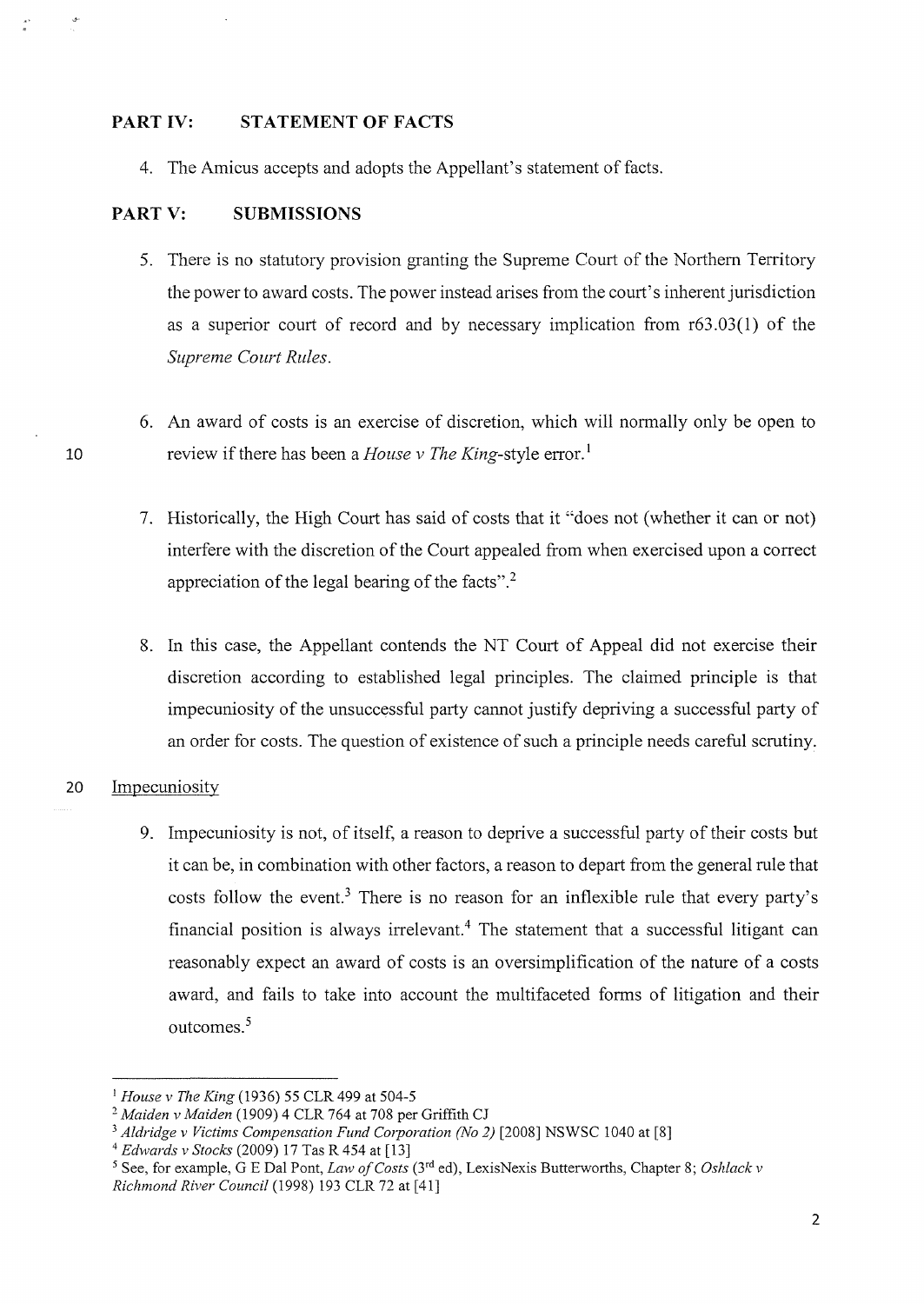- 10. The decisions of other intennediate appellate courts in Australia on the significance of impecuniosity of an unsuccessful party are not expressed in absolute terms. It is not an inflexible rule.<sup>6</sup> Impecuniosity would not justify a departure from costs following the event if it would be manifestly unfair to do so.<sup>7</sup> Moreover, the Victorian authority referred to by the Appellant<sup>8</sup> dealt with the obvious position that the financial position of a successful party is not relevant to the question of costs. The NSW decisions must be considered in light of Rule 42.1 of the *Uniform Civil Procedure Rules* which requires costs to follow the event unless the court considers some other order should be made.
- 11. In any event, the necessary application of the principle set down in *Farah Constructions<sup>9</sup>*to matters involving the exercise of judicial discretion is unclear.
- 12. To dismiss the impecuniosity of a litigant out of hand would be to place a fetter on the exercise of the costs discretion. General principles, as outlined by the Appellant, cannot harden into legal rules which would confine the discretion.<sup>10</sup> Instead, the court must determine, on the facts of each case before it, what is and is not relevant in that matter to the exercise of its discretion. This may, in some cases, involve the receipt of additional evidence from the parties.
- 13. The practical difficulties in determining the financial position of a party often acts as a justification for not having regard to impecuniosity. There is no such impediment here. In this case, the following evidence was before the Court:
	- a. The Respondent is a citizen of Guinea and not an Australian resident;<sup>11</sup>
	- b. The Appellant admitted the Respondent's employment commenced June 2014 and was terminated by letter dated 10 December 2014;<sup>12</sup>

II CAB 48 [17]

10

**20** 

<sup>6</sup>*Marlow v Walsh (No 2)* [2009] TASSC 40 at [13]

<sup>7</sup>*Machado & Anor v Underwood & Anor (No 2)* [2016] SASCFC 123 at [45]

<sup>8</sup>*Board of Examiners v XY* (2006) 25 V AR 193

<sup>9</sup>*Farah Constructions Pty Ltd & Ors v Say-Dee Pty Ltd* (2007) 230 CLR 89 at [135]

<sup>10</sup>*Norbis v Norbis* (1986) 161 CLR 531 at 537 cited with approval in *Oshlack v Richmond River Council* (1998) 193 CLR 72 at [35]

<sup>&</sup>lt;sup>12</sup> CAB 45 [10]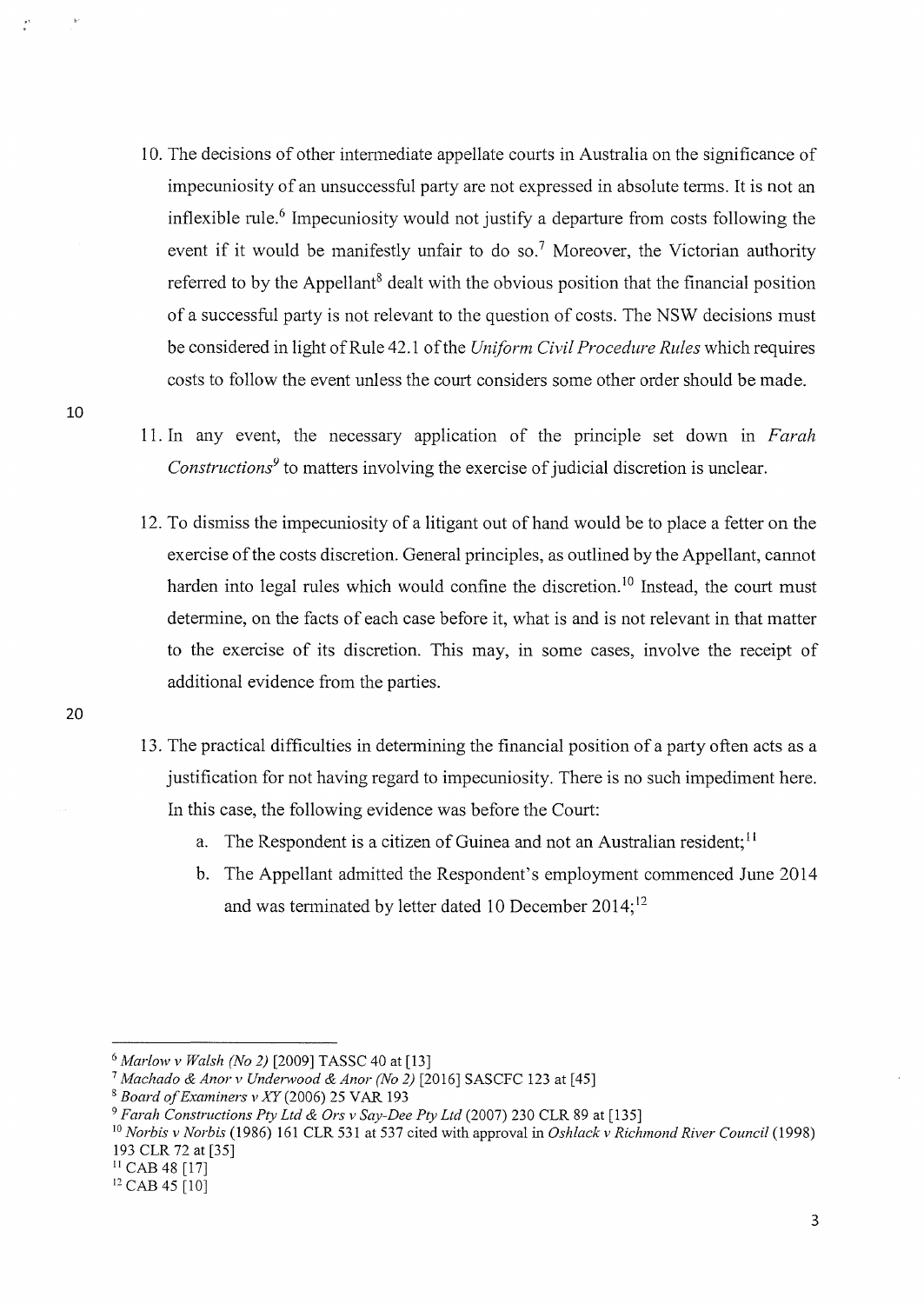- c. The Appellant understood, and there was no evidence to suggest otherwise, that the Respondent's bridging visa expired on 17 December 2014 and he was unable to work in Australia after that date;  $13$
- d. The Respondent had asked the Court to "waive" any order for costs. <sup>14</sup>
- 14. At the time of the appeal, the Respondent had not been employed for over two and a half years. There was no prospect he would gain employment, given his visa situation. It was unclear whether he would be lawfully allowed even to remain in Australia.
- 10 15. Based on these factors, the Court's conclusion that Mr Sangare was "most unlikely"<sup>15</sup> to be able to pay any costs was a conclusion that was open to the Court, and to which the Court could refer in exercising the discretion to make no order as to costs.<sup>16</sup>

#### **Futility**

- 16. The Court below considered that it should not make a futile order.<sup>17</sup> This principle has a substantial background in equity, where an order can be refused "where there [is not] a sufficiently high probability that the making of the proposed order will provide a sufficient benefit to the plaintiff to render that order just in all the circumstances".<sup>18</sup>
- 20 17. Questions about the usefulness of making a costs order in circumstances where the order will not be obeyed are not new. <sup>19</sup>
	- 18. While it is accepted that a costs order as a debt may be of some use to a party, it must be remembered that the purpose of a costs order is primarily to indemnify a successful party, not to punish the unsuccessful.<sup>20</sup> This means that, if there is a prospect that a costs order may be used to oppress or otherwise place insurmountable financial barriers

<sup>&</sup>lt;sup>13</sup> CAB 81 [89]<br><sup>14</sup> BFM 1<br><sup>15</sup> At [47] of the Court of Appeal's reasons, CAB 134

<sup>&</sup>lt;sup>16</sup> Scott v Secretary, Department of Social Security (No 2) [2000] FCA 1450 at [8] per Finkelstein J (in dissent)<br><sup>17</sup> At [48] of the Court of Appeal's reasons, CAB 134<br><sup>18</sup> Spry, *The Principles of Equitable Remedies* (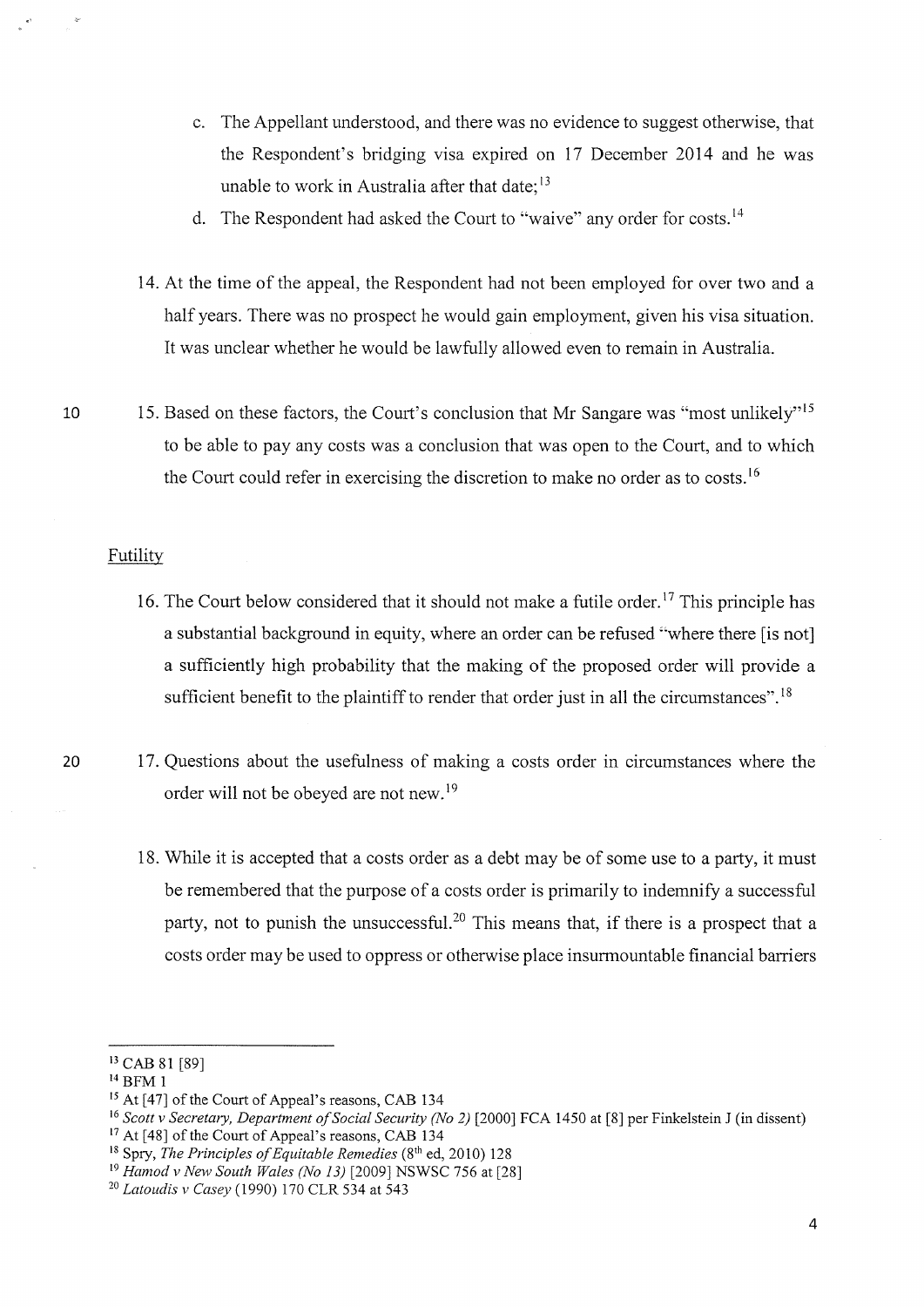in the way of the unsuccessful party, the Court should consider those valid reasons to decline making an order for costs.<sup>21</sup>

- I 9. The Court of Appeal in this matter was cognizant of this principle and expressed as much in their decision.<sup>22</sup>
- 20. The Amicus submits that, in the exercise of a court's discretion to award costs, and especially in matters involving self-represented litigants, the court should be vigilant that a larger litigant, and specifically the State, does not seek to use awards of costs as de facto tools of individual punishment and oppression. Such considerations are consistent with the court's duty to exercise their discretion judicially and with regard to the interests of justice.
- 21. The court is entitled to look at the practical impact the making of a costs order may have. It may have regard to an individual's circumstances. The extent to which these circumstances may be relevant in any particular case will vary. Such variation is the underpinning of the principle giving the widest possible discretion in the awarding of costs.
- 20 22. The modern trend toward lump-sum costs orders is an example of this principle.<sup>23</sup> In attempting to reduce the cost of litigation and to promote access to justice, the ability to consider a party's financial capacity, liquidity of assets, or history of compliance with orders, have all been recognised as factors to be weighed in determining the form of any order for costs.<sup>24</sup> Relative disadvantage between parties can also play a role.<sup>25</sup>
	- 23. In its submissions, the Appellant raises, in effect, a procedural fairness issue.<sup>26</sup>The principle upon which this submission is based is that a party should not be left in the

<sup>&</sup>lt;sup>21</sup> WAFU v Minister for Immigration and Multicultural and Indigenous Affairs [2002] FMCA 325 at [47]; though this consideration was held to be irrelevant in *WAEY v Minister for Immigration and Multicultural and Indigenous Affairs* [2003] FCA 1314

<sup>&</sup>lt;sup>22</sup> At [47], CAB 134<br><sup>23</sup> Outlined by Murphy J, speaking extra-judicially: *The Problem of Legal Costs: Lump sum costs orders in the Federal Court* (2017) National Costs Law Conference; see also *Costs Shifting* - *Who pays for litigation* [ 1995] ALRC 75 24 *Hadid v Lenfest Communications Inc* [2000] FCA 628; *Dunstan v Human Rights and Equal Opportunity* 

*Commission (No 3).* [2006 FCA 916 at [29]; *Salfinger v Niugini Mining (Aust) Pty Ltd (No 5)* [2008] FCA 1119<sup>25</sup> *Dunstan v Seymour* [2006] FCA 917 at [25] <sup>26</sup> Appellant's submissions [24]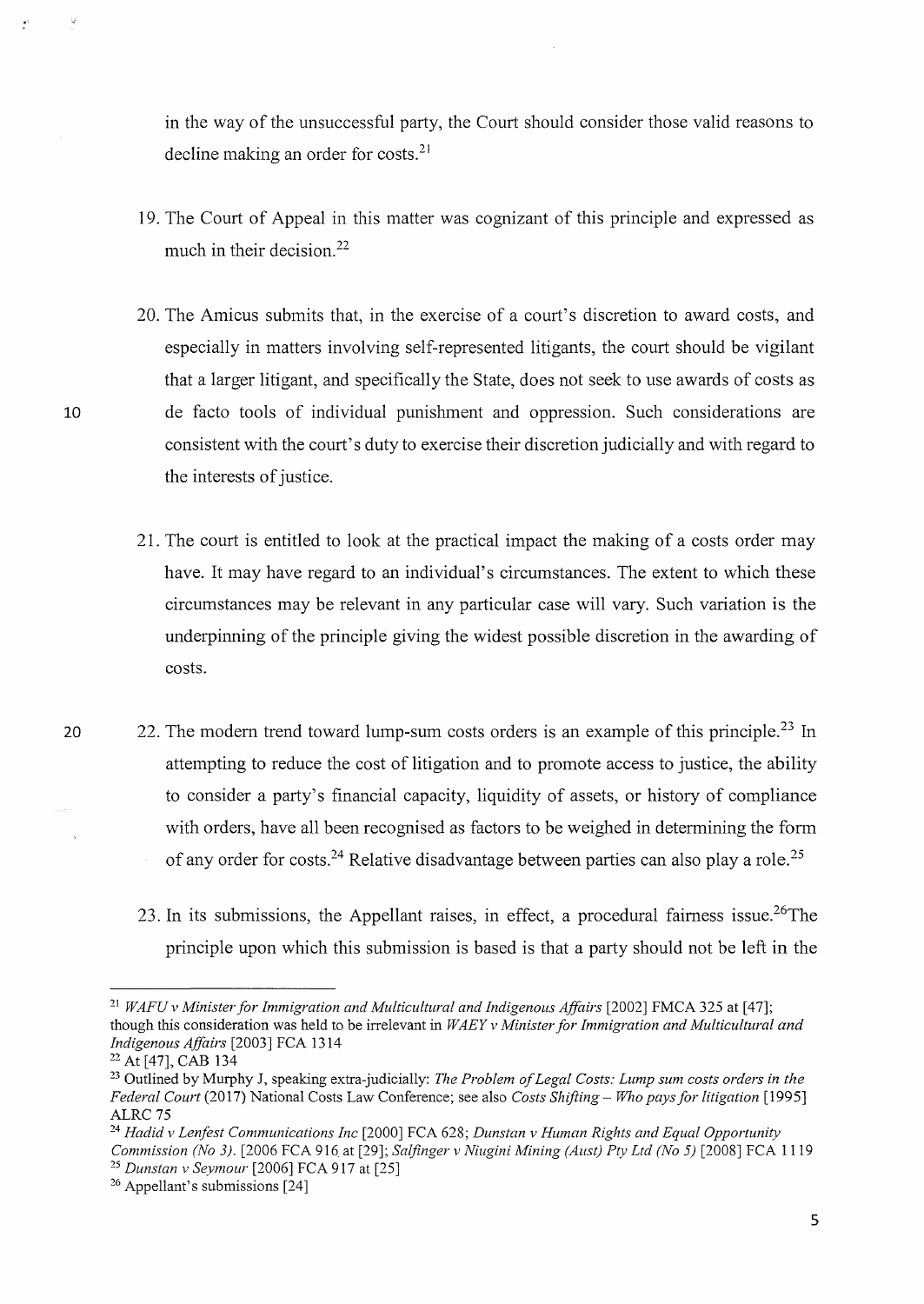dark as to a possible adverse finding and thus deprived of the opportunity to adduce additional material. 27

24. The Court of Appeal asked the parties whether, having heard both parties' submissions, they were happy for the Court to pronounce their decision on costs in writing, without resuming. Counsel for the Appellant indicated he was. 28

### Orders sought by the Appellant

- 25. In the event the appeal is allowed, the Appellant seeks orders as to costs at first instance and before the Court of Appeal.
- 10
- 26. The alternative would be for the matter to be remitted to the Court of Appeal.
- 27. In opposing cost orders before the Court of Appeal, the Respondent raised issues in additional to his financial circumstances.<sup>29</sup> Additionally, the Appellant had conceded a publication conveyed three defamatory imputations concerning the Respondent<sup>30</sup> but was successful in its pleaded defences.
- 28. The costs reasons of the Court of Appeal were brief. They did not address all grounds. That does not mean the decision was not influenced by matters not expressed.
- 20 Costs in this Court
	- 29. The Appellant seeks an order that the Respondent, Mr Sangare, pay the costs of the appeal to this Court.
	- 30. Mr Sangare has not participated in the proceedings before this Court. He is not eligible for a certificate pursuant to sl4 of the the *Federal Proceedings (Costs) Act 1981* (Cth).
	- 31. Had Mr Sangare been willing to appear, given the circumstances of the case it may have been expected that special leave would have been granted with the condition that the Appellant pay the costs of the appeal to this Court.<sup>31</sup>

<sup>27</sup>*Mahon v Air New Zealand Ltd* [1984] AC 808 at 820-821 28 BFM 2 29 BFM 1

<sup>&</sup>lt;sup>30</sup> CAB 46 [14]

<sup>&</sup>lt;sup>31</sup> Oshlack v Richmond River Council (1998) 193 CLR 72 at [42], [99] - [100]